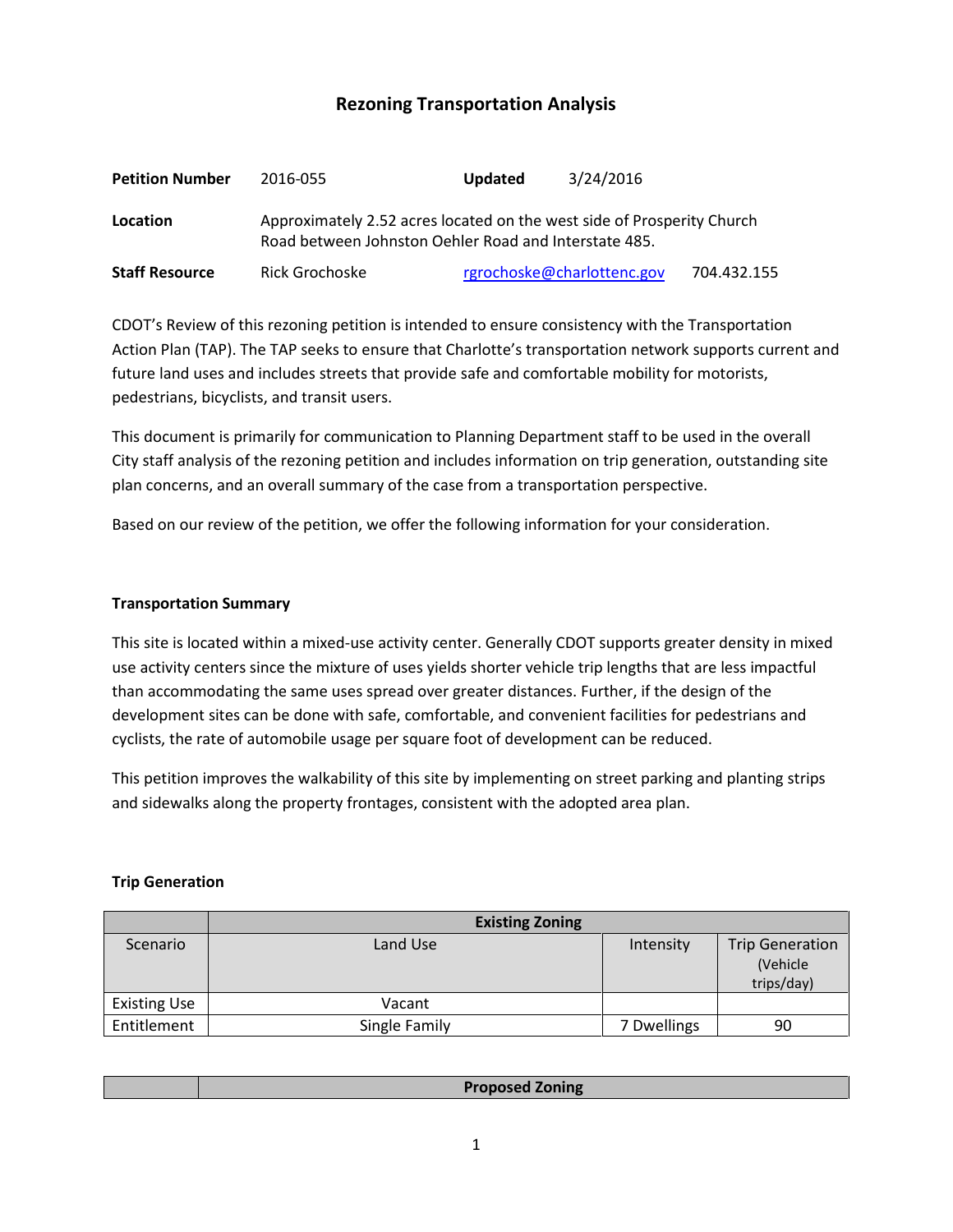| Site Plan | Land Use       | Intensity            | <b>Trip Generation</b> |
|-----------|----------------|----------------------|------------------------|
| Date      |                |                      | (Vehicle               |
|           |                |                      | trips/day)             |
| 1/25/2016 | Office         | $8k \text{ ft}^2$    | 1,920                  |
|           | Retail         | 9.5 $k \text{ ft}^2$ |                        |
|           | Mini-Warehouse | 101 $k \text{ ft}^2$ |                        |
|           |                |                      |                        |

## **Curbline**

The setback in this district is measured from the back of the existing or proposed curb. The proposed curblines are shown correctly on the plan.

## **Resolved Issues**

- 1. The petitioner may need to revise the driveway connection to Robert Helms Rd. to eliminate one (1) additional on-street parking space west of the proposed driveway to provide adequate intersection sight distance requirements. The driveway connections and on-street parking reconfiguration will be determined during the construction permitting process.
- 2. The petitioner needs to revise the site plan to remove bike lanes on both Property Crossing Dr. and Docia Crossing Rd.
- 3. The petitioner needs to revise the site plan to provide an 8' planning strip and 6' sidewalk along the west side of the north/south private drive adjacent to the proposed SWM area.
- 4. The petitioner needs to revise and depict on the site plan 7' wide sidewalks where heading -in parking is proposed to provide adequate space for pedestrians (due to vehicle overhang).

### **Outstanding Issues**

- 1. The petitioner needs to widen Prosperity Crossing Rd. to a local collector street typical section requiring a minimum 51' of right-of-way; this street section allows recessed on-street parallel parking on both sides of the street. The future back of curb along the site's Prosperity Crossing Drive's frontage needs to be located 37' from the existing back of curb on the south side Prosperity Crossing Drive.
- 2. The petitioner needs to dedicate in fee simple 51' of total right-of-way as measured from Prosperity Crossing Rd.'s exiting "southern" right-of-way line. The public sidewalk along the sites Prosperity Crossing Rd. frontage can be placed in a permanent SUE or additional right-of-way. The petitioner needs to revise the site plan to depict and label future right-of-way and/or permanent Sidewalk Utility Easements along the site's Prosperity Crossing Rd. frontage
- 3. The petitioner needs to revise the site plan to depict and label a permanent SUE or additional rightof-way to include the entire 6' public sidewalk along the site's Docia Crossing Rd. frontage.